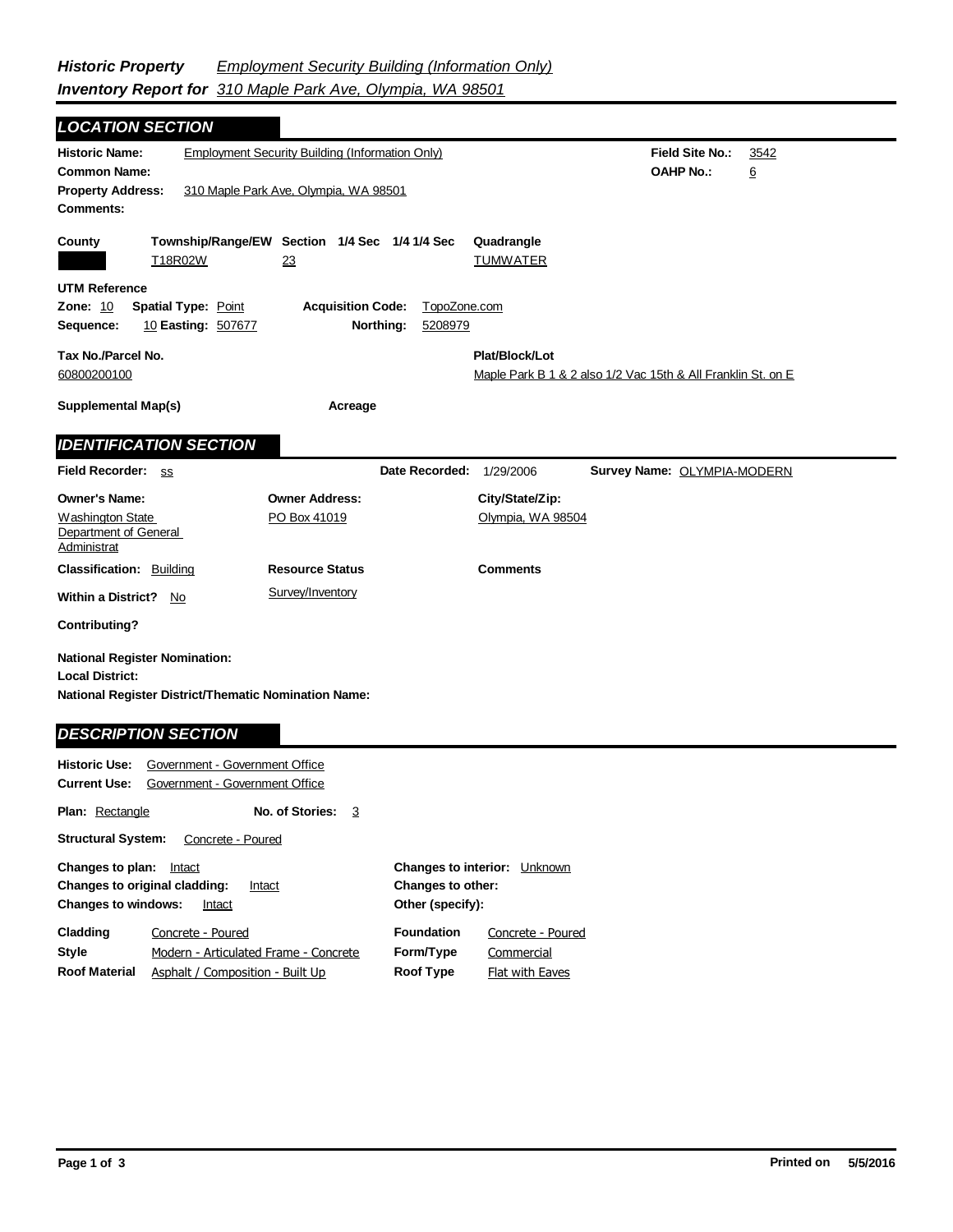## *NARRATIVE SECTION*

| <b>Study Unit</b>                                                               | Other |            | Date Of Construction:<br>1962 |
|---------------------------------------------------------------------------------|-------|------------|-------------------------------|
| Architecture/Landscape Architecture                                             |       | Architect: | Harmon, Pray and Dietrich     |
| Politics/Government/Law                                                         |       | Builder:   |                               |
|                                                                                 |       | Engineer:  |                               |
| Property appears to meet criteria for the National Register of Historic Places: |       | <u>No</u>  |                               |
| Property is located in a historic district (National and/or local):             |       | <u>No</u>  |                               |

**Property potentially contributes to a historic district (National and/or local):**

*Statement of Significance* "Unemployment benefits were first issued in Washington state in 1939. Cash was in short supply and unemployed workers lined up for cash payments to help them support themselves while they looked for work. Benefits provided modest financial stability to buy food and meet mortgage or rent payments. It also helped communities maintain consumer spending and jobs as the economy struggled to rebound. The maximum weekly payment was about \$15 with an average of just under \$12. The average wage for all workers in the state was about \$27 per week at that time.

> He federal government established a network of placement offices in 1907 to help immigrants find jobs. Staff became federal employees under the War Manpower Commission in 1942.

 Four years later the employment service was returned to the states and with it a cooperative agreement between the Bureau of Labor Statistics and Employment Security to prepare and publish current employment figures.

In response to the post-World War II slump in the economy and the need to help a flood of returning veterans, unemployment insurance staffing increased to include Veterans Employment Representatives, employment counselors and staff trained to provide services to persons with disabilities.

By the end of the sixties, the department was administering programs under the Manpower Development and Training Act, the Civil Rights Act and several others that later were consolidated under the Comprehensive Employment and Training Act.

Special programs for unemployed workers who were not eligible for regular benefits were established. These included Extended Unemployment Compensation, Trade Readjustment Assistance and Disaster Unemployment Assistance.

In the 1970s, the Job Service Employer Committees recognized employers as customers and acknowledged that the ability to serve workers is directly related to meeting employer needs.

The importance of business as a customer was emphasized in the early 1980s in the federal Job Training Partnership Act, which required business participation in advisory committees. During the past decade, the creation of the WorkSource partnership -- which includes both state and local organizations -- has raised that business focus to a much higher level.

WorkSource has become the cornerstone for improving access to employment and training services via career one-stop centers in state. This approach, coupled with technology-based self-service, makes it possible to serve a greater number of people than ever, including helping more than 200,000 people find jobs each year." (Quoted from the Department of Employment Security Website.)

This is one of two twin buildings constructed in 1962 as part of the first development of the east capitol campus The Highways-Licenses Building and Employment Security Buildings were designed by Harmon, Pray and Detrich architects. They were described as "classic contemporary." The Highways-License Building was remodeled in 1995 to incorporate an exterior stair tower which has altered its appearance. This building remains as it was built.

*Description of Physical Appearance* This is a three-story, articulated concrete frame modern building located on the south end of the Capitol Campus. It has a flat roof with projecting eave line. The rectangular window openings are framed by concrete and have panels above and below the casement windows. The windows wrap around the corners and the east and west ends have a large concrete panel in the center with a pierced design. The entry of the building faces south onto Maple Park.

> A contemporary account of the building called it a "classical contemporary" structure. The exterior of manufactured stone with exposed aggregate was done to approximately the color of sandstone. The building has 91,000 square feet and cost \$2,000,000 (another account says \$1.8 million) to build. The Employment Security and Highway-Licenses Buildings were built so the "the view of the distinguished Legislative Buildings [not] be obstructed or diminished."

> The building was bult so that new offices could be created quickly with all lighting, heating, air conditiong and phone service available. It has acoustical ceilings and air conditioning and was built to have its own gas fired heating plant rather than relying on the central capitol steam heat system.

*Major Bibliographic References* http://fortress.wa.gov/esd/portal/info/history/index\_html "The Capitol Group of Washington State," Governor's Office ca. 1962.